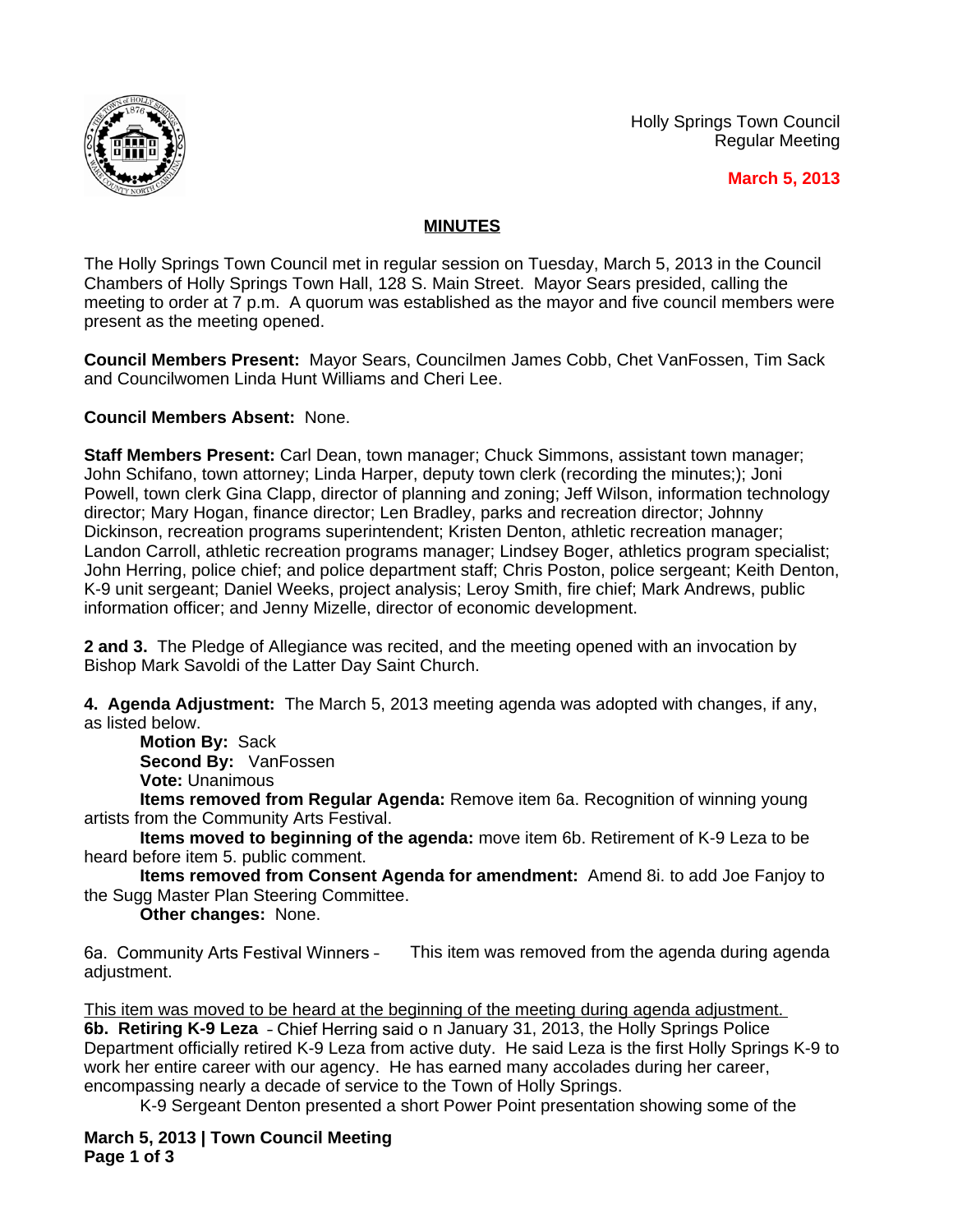memorable moments during her tenure.

Sergeant Chris Poston invited citizens and Council Members to join the United States Police K-9 Association, for police dog-one field trials on April 4, 5 and 6 at Womble Park from 8 a.m. to 12 p.m.

**Action:** None.

This item was moved to be heard after agenda item 6b during agenda adjustment.

**5. Public Comment:** At this time, an opportunity was provided for members of the audience who had registered to speak to address the Council on any variety of topics not listed on the night's agenda. The following input was recorded:

Susan Borgesi, 1600 Windows Ct., she said that she has been involved in the yellow jacket travel football and cheerlead program for the past 4 years and asked the town's support and more time to improve the program.

S. Wade Styons of 6732 Rex Road, said that he saw the difference the cheerleading program made in his daughters' life. He asked the Council to support and continue the cheerleading and football program.

Wayne MeKoy, Jr., of 5144 Mabe Drive, said that he was speaking as a football coach and father. He asked the Council to continue the programs. He said some of the proposed changes may hinder the abilities of the athletes in future junior high and high school try outs.

Vincent D'Agostino of 400 Texanna Way, said his 8 year old son has played football and enjoyed the sport and asked the Council for their support to continue the travel football program.

Darsy Maske of 936 Avent Meadows Lane, said she was speaking as a mom and president of the program and that her two girls and son participates in the travel cheerleading and football programs and asked the Council for their support and to continue both programs.

John Atkins of 316 Gablewood Lane, said that he has coached numerous football teams for leagues and schools for years. He said that he supports the programs either way, but to consider the aggressiveness of the sport of playing and traveling late at night with young children.

Mayor Sears asked staff to take this report to the next Parks and Recreation Advisory Committee meeting and report back to Council at the March 19<sup>th</sup> Town Council meeting.

**7a. Market Analysis by Convergent** – Mr. Andy Coe, principal of Convergent presented a summary of findings from over 50 interviews with community leaders and stakeholders regarding the feasibility of the North Main Athletic Complex. He said the study summarized the interviewees' comments about the Town of Holly Springs in general, specifics about the proposed plan and the likelihood of financial support from the private sector.

**Action:** None.

**8. Consent Agenda:** The Council approved a motion to approve all items and add Joe Fanjoy to agenda item 8i, on the Consent Agenda. The motion carried following a motion by Councilman Sack, a second by Councilman Cobb and a unanimous vote. The following actions were affected:

8a. Minutes - The Council approved minutes of the Council's regular meetings held on Feb. 5, and Feb. 19, 2013.

8b. Resolution 13-04 - The Council adopted Resolution 13-04 directing the town clerk to investigate the sufficiency of annexation petition A13-03 and setting a public hearing on the question of annexation for Tuesday, March 19, 2013. *A copy of the Resolution 13-04 is attached to these minutes.* 

8c. Resolution 13-05 – The Council adopted Resolution 13-05 declaring certain personal property surplus to the needs of the town. *A copy of the Resolution 13-05 is attached to these minutes.* 

8d. Resolution 13-06 – The Council adopted Resolution 13-06 directing the town clerk to investigate the sufficiency of annexation petition A13-04 and setting a public hearing on the question of annexation for Tuesday, March 19, 2013. *A copy of the Resolution 13-06 is attached to* 

**March 5, 2013 | Town Council Meeting Page 2 of 3**